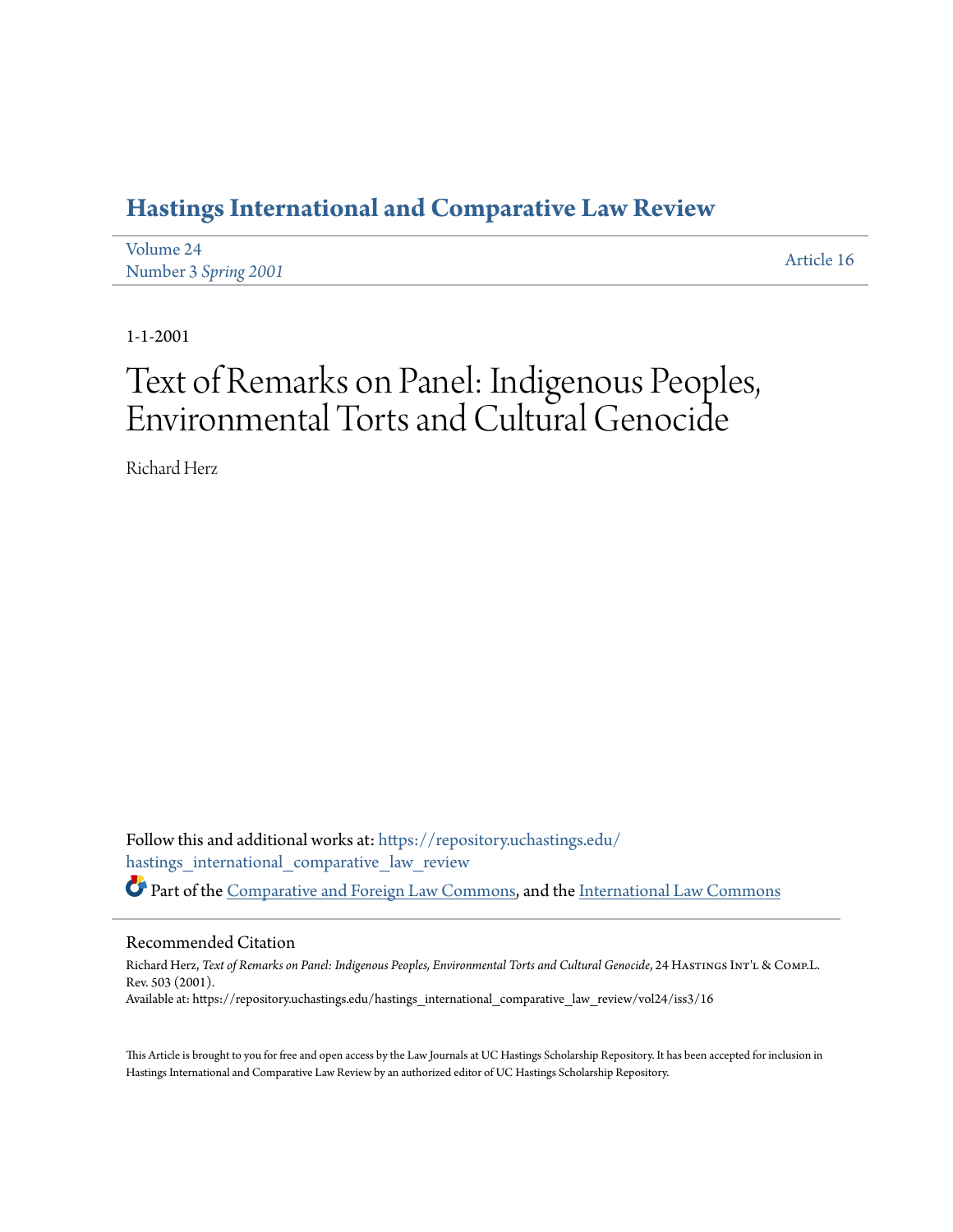## **Text of Remarks on Panel: "Indigenous Peoples, Environmental Torts and Cultural Genocide"**

#### BY RICHARD HERZ\*

In my comments on the panelists' excellent presentations, I would like to return to an issue mentioned in this morning's session on "Litigating the Alien Tort Claims Act." The issue is whether the rights to be free from massive environmental degradation and cultural genocide that have just been described by the panelists are sufficiently established in international law to be actionable under the Alien Tort Claims Act ("ATCA"). I believe they are.

First, I will talk about cultural rights. As Emily Yozell observed in her presentation, many of the world's last great untapped stores of natural resources are on indigenous peoples' lands. And as Martin Wagner's description of the plight facing the U'wa vividly illustrates, extracting those resources will, in at least some instances, devastate the local peoples' cultures. Therefore, cultural rights is an important topic for those concerned with multinational corporate responsibility.

The primary hurdle in seeking to apply the international norms protecting cultural rights under the ATCA is *Beanal v. Freeport McMoRan.* There, the U.S. District Court for the Eastern District of Louisiana rejected a cultural genocide claim because it found the Genocide Convention does not prohibit the destruction of a culture.<sup>1</sup> The U.S. Court of Appeals for the Fifth Circuit affirmed, holding that a cultural genocide claim was not actionable under the ATCA

<sup>\*</sup> Litigation Director, EarthRights International. Mr. Herz serves as co-counsel for the plaintiffs in several Alien Tort Claims Act suits against multinational corporations, including *Doe I v. Unocal Corp.; Wiwa v. Royal Dutch Petroleum Corp.; Bano v. Union Carbide Corp. and Bowoto v. Chevron Corp.* The environmental and cultural rights arguments stated herein are presented in substantially more detail in Richard L. Herz, *Litigating Environmental Abuses Under the Alien Tort Claims Act: A Practical Assessment,* 40 VA. **J.** INT'L L. 545 (2000).

<sup>1. 969</sup> F. Supp. 362,373 (E.D. La. 1997).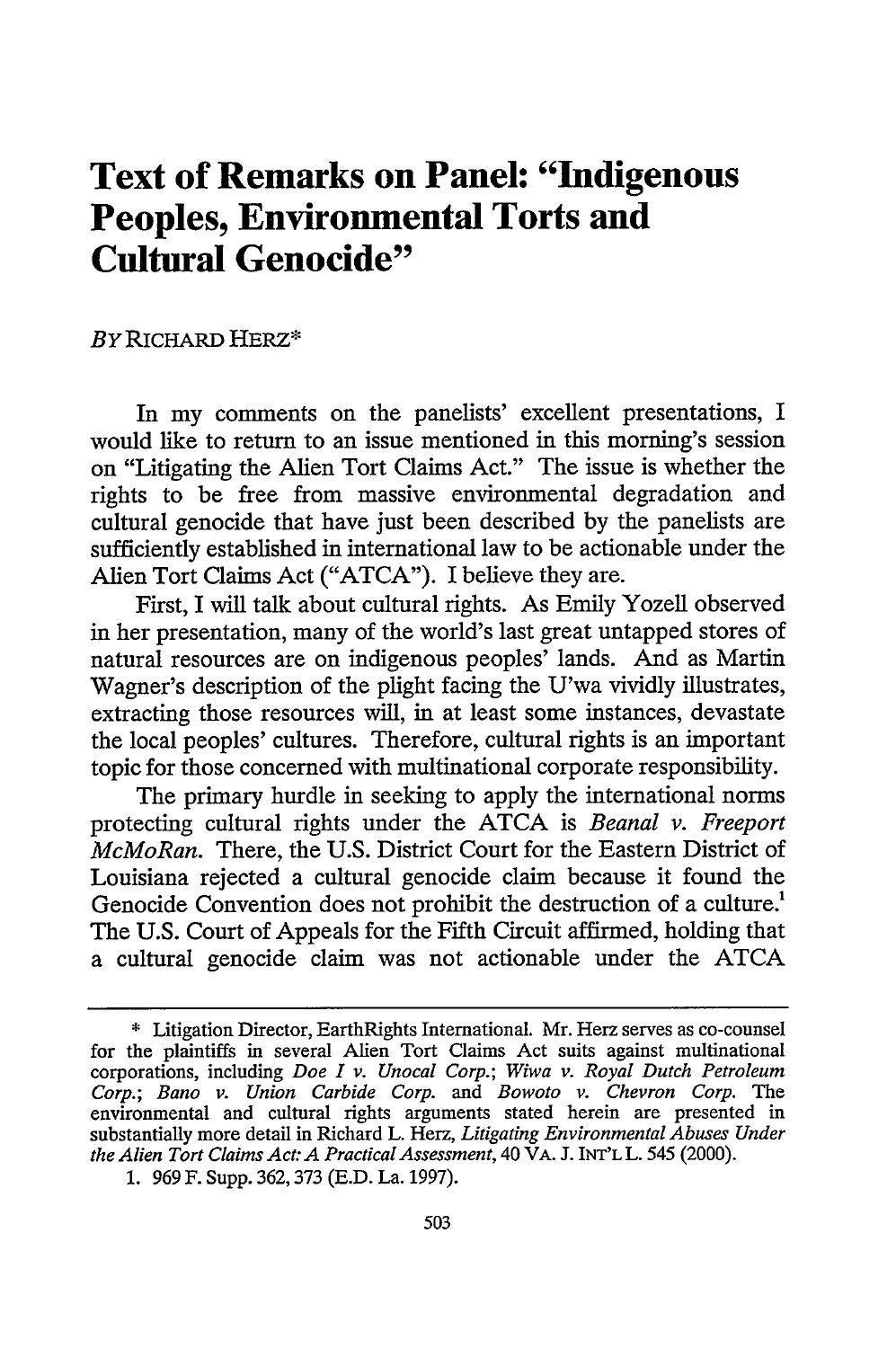because cultural rights are neither sufficiently specific nor universally accepted.<sup>2</sup> Both courts' decisions were wrong.

The district court was simply confused about the terminology. It assumed that the plaintiffs' cultural genocide claim was actually a genocide claim. As a result, it evaluated the claim under the Genocide Convention, and dismissed the claim based on its conclusion that the Convention requires the physical destruction of a people.

A cultural genocide claim, however is completely distinct from a genocide claim. A brief review of the legal history of cultural rights proves the point. The international community enacted the Genocide Convention after World War II as part of its response to the Holocaust. The Convention's drafters debated whether the Convention should ban only genocide as currently defined, or whether it should also prohibit acts "committed with the intent to destroy the language, religion or culture of a national, racial or religious group . **.** . **."** There was, however, no question that the destruction of a culture violated international law. The issue was solely whether to include cultural genocide in the Genocide Convention, or to address it in later conventions. They eventually decided to wait.

The international community fulfilled its promise to protect cultural rights in the major international human rights treaties drafted subsequent to the Genocide Convention.<sup>4</sup> All of these treaties recognize a right to one's own culture. Given this, the Fifth Circuit was mistaken in asserting that cultural rights have not achieved universal acceptance. This is particularly so since cultural genocide is simply a particularly egregious type of racial, religious or ethnic discrimination, and state-sponsored discrimination on these grounds is without question barred under international law.

The Fifth Circuit also erred in concluding that it is impossible to determine what conduct constitutes a violation of the right to culture. The post-Convention treaties protecting cultural rights offer far broader protections than the provision considered for inclusion in the

<sup>2. 197</sup> F.3d 161 (5th Cir. 1999).

*<sup>3.</sup> Report of the Ad Hoc Committee on Genocide, 5 April to May 10, 1948,* U.N. ESCOR, 7th Sess., Supp. No. 6, art. III., at 6, U.N. Doe. E1794 (1948).

*<sup>4.</sup> See, e.g.,* International Covenant on Civil and Political Rights, *opened for signature* Dec. 16, 1966, S. EXEC. Doc. E, **95-2** (1978), 999 U.N.T.S. 171; International Covenant on Economic, Social and Cultural Rights, *opened for signature* Dec. 16, 1966, 993 U.N.T.S. 3.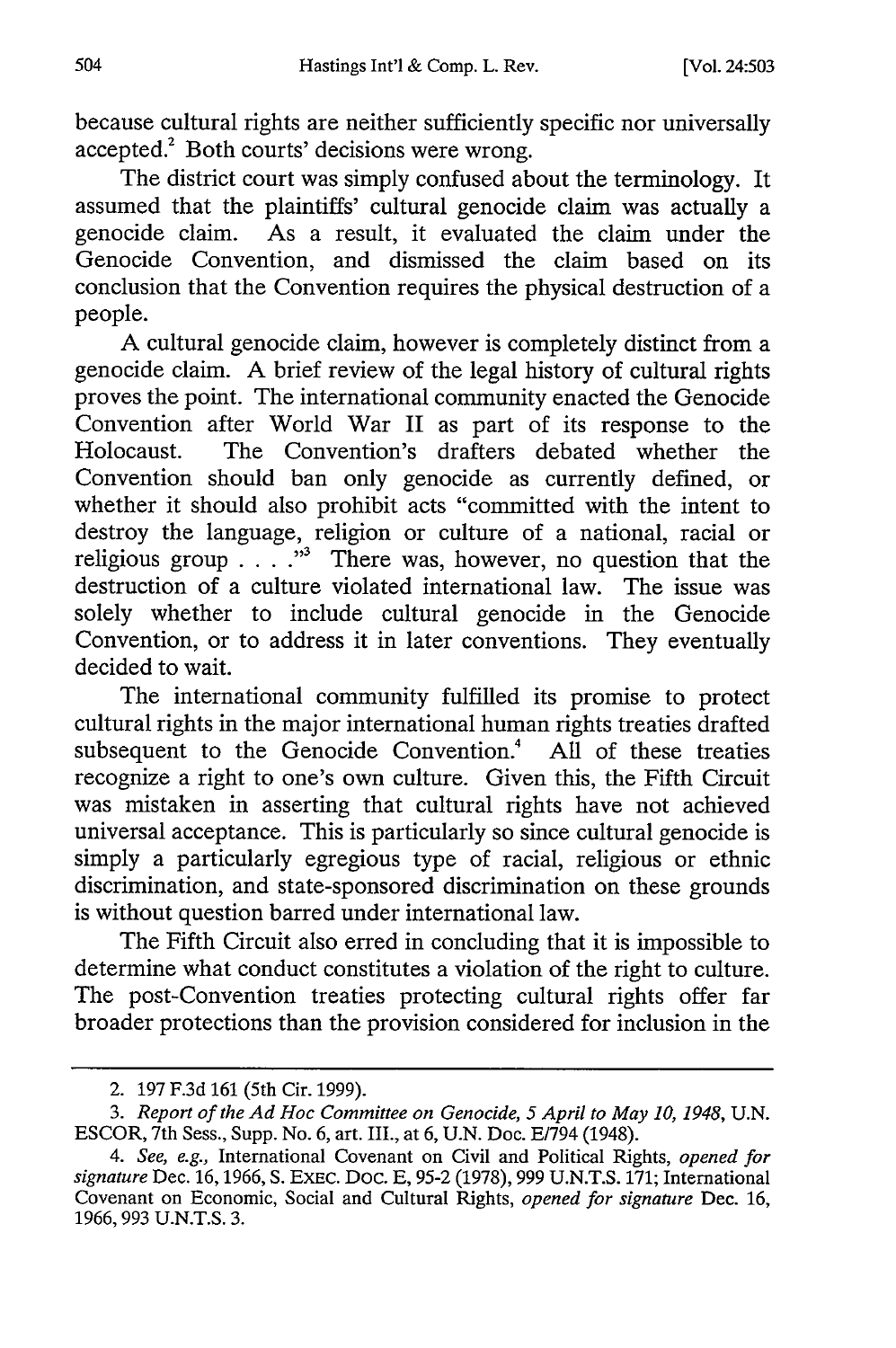Genocide Convention. Accordingly, acts that meet that definition are clearly forbidden by international law.

Now I want to turn to the topic of environmental claims under the Alien Tort Claims Act. As Martin Wagner stated in his presentation, international law recognizes a human right to a minimally adequate environment. The Fifth Circuit in *Beanal,* however, rejected an ATCA claim based upon that right, and I would like to briefly explain why I think the court was mistaken.

As it did with respect to cultural rights, *Beanal* held that the plaintiff failed to show that an environmental right is universally recognized, and that it has articulable standards. The Court, however, relied only on a limited number of sources, namely an international environmental law textbook and the Rio Declaration. *Beanal* ignores the fact that, beginning in 1972 with the Stockholm Declaration, nations have repeatedly and universally recognized that individuals have a right to an environment adequate for survival. Moreover, *Beanal* contains no analysis of the "some 350 multilateral treaties, 1,000 bilateral treaties and [the] multitude of instruments of intergovernmental organizations," that a U.N. Special Rapporteur correctly concluded establishes the right to a minimally healthy environment under customary international law.<sup>5</sup>

That right is definable. Even during war, international law bans acts that "may be expected to cause [widespread, long-term and severe damage] to the natural environment and thereby to prejudice the health or survival of the population."6 Since wartime rights are international minimums, international law prohibits at least those actions that may be expected to cause these same types of harms in peacetime.

Despite the fact that the Rio Declaration specifically recognizes the right to a healthy environment,7 *Beanal* suggested the Declaration cut against the plaintiff's claim, because the Declaration also states

2001]

*<sup>5.</sup> Human Rights and the Environment: Final Report Prepared by Mrs. Fatma Zohra Ksentini, Special Rapporteur,* U.N. ESCOR, Comm'n on Human Rights, 46th Sess., at 8 & Annex I, princ. 2, at 75, U.N. Doe. EICN.4/Sub.2/1994/9 (1994).

<sup>6.</sup> Protocol Additional to the Geneva Conventions of 12 August 1949, and Relating to the Protection of Victims of International Armed Conflicts (Protocol I), *adopted* June 8, 1977, art. 55(1), 1125 U.N.T.S. 3, 28, *reprinted in* 16 I.L.M. 1391, 1415.

<sup>7.</sup> Rio Declaration on Environment and Development, June 14, 1992, princ. 1, *in Report of the United Nations Conference on Environment and Development,* Annex I, at 8, U.N. Doc. A/CONF.151/26 (Vol. I) (1992), *reprinted in* 31 I.L.M. 874, 876 (1992) [hereinafter Rio Declaration].